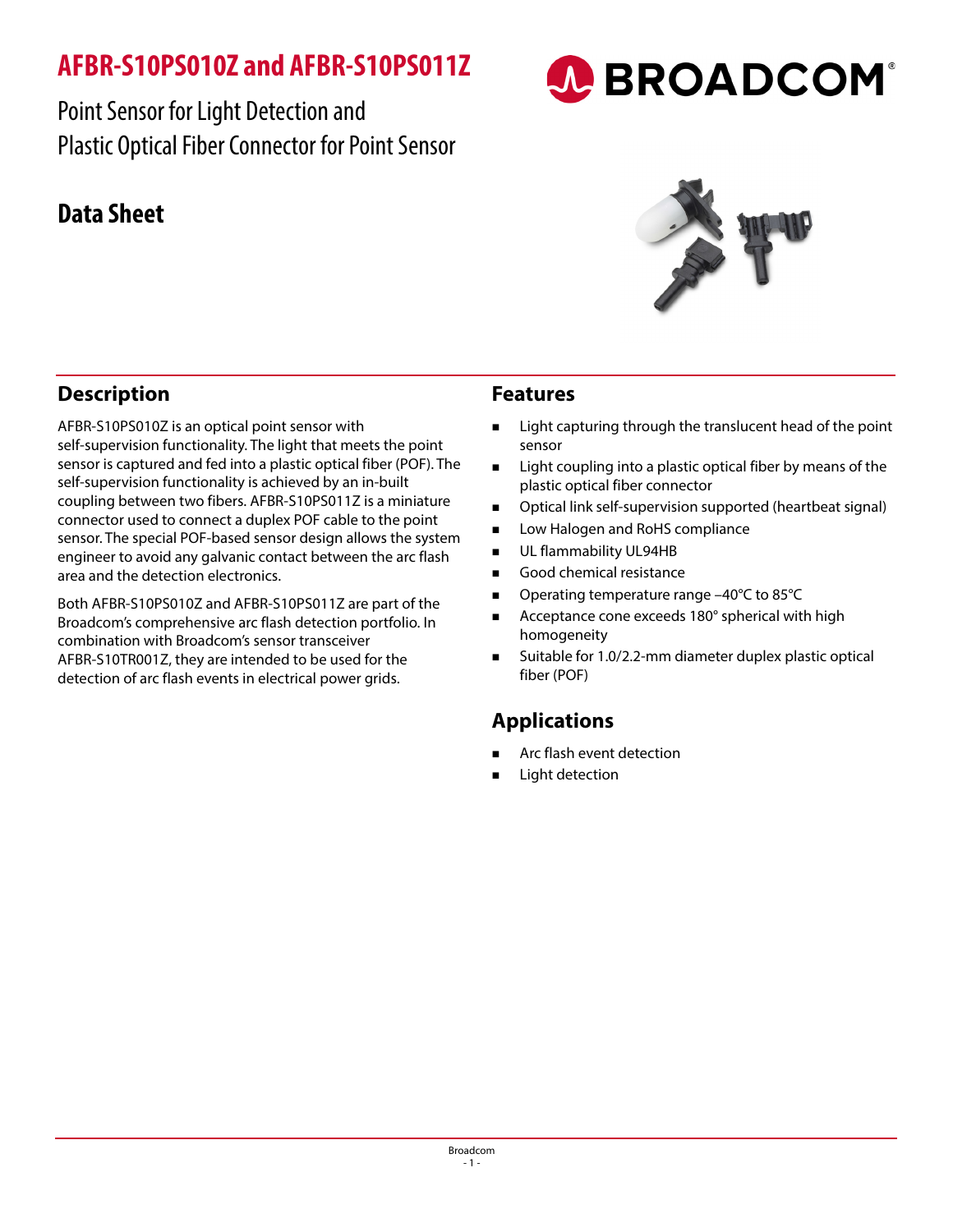#### **Absolute Maximum Ratings**

Stresses in excess of the absolute maximum ratings can cause catastrophic damage to the device. Limits apply to each parameter in isolation, all other parameters having values within the recommended operation conditions. It should not be assumed that limiting values of more than one parameter can be applied to the products at the same time. Exposure to the absolute maximum ratings for extended periods can adversely affect device reliability.

| <b>Parameter</b>         | Symbol | Min.  | Max.  | Unit   | <b>Notes</b> |
|--------------------------|--------|-------|-------|--------|--------------|
| Storage Temperature      |        | $-40$ | $+85$ | $\sim$ |              |
| Installation Temperature |        |       | $+40$ | $\sim$ |              |

<span id="page-1-0"></span>a. Storage and operating temperatures refer to the ranges over which the connectors can be used when not subjected to mechanical stress. Installation temperature refers to the ranges over which connectors may be installed onto the fiber and over which connectors can be connected and disconnected from the transceiver.

#### **Recommended Operating Conditions**

| Parameter             | Svmbol | Min. | Max.  | Unit   | <b>Notes</b> |
|-----------------------|--------|------|-------|--------|--------------|
| Operating Temperature | ╰      | -40  | $+85$ | $\sim$ |              |

#### **Mechanical Characteristics**

| <b>Parameter</b>                           | Min. | Typ. | Max. | Unit | <b>Note</b> |
|--------------------------------------------|------|------|------|------|-------------|
| Retention force, connector to point sensor |      | 14   |      |      |             |
| Insertion force, connector to point sensor |      |      |      |      |             |
| Tensile force, connector to cable          |      | 35   |      |      |             |
| Screw tightening torque                    |      | 0.7  |      | Nm   |             |

<span id="page-1-1"></span>a. Typical data is at 25°C.

b. Values applicable when an M3 screw and an M3 washer are used.

## **Optical Characteristics**

| <b>Parameter</b>          | <b>Symbol</b> | Min.                 | Typ.               | Max. | Unit | <b>Notes</b> |
|---------------------------|---------------|----------------------|--------------------|------|------|--------------|
| <b>Capturing Constant</b> | Сp            | $1.1 \times 10^{-8}$ | $1.8\times10^{-8}$ |      | m    | a, b         |
| Insertion Loss            | al            | $\hspace{0.05cm}$    | כ ו                | 20   | dB   |              |

a. Valuesmeasured with 10 m of POF duplex cable (1.0-mm core diameter, 2.2-mm jacket diameter, NA 0.5).

b. Cp definition: The capturing properties of a point sensor are characterized by Cp, called "Capturing Constant" of the point sensor, which is defined as follows: The optical power P at the photo detector can be calculated as  $P = Cp \times E / K$ 

P: Optical power on photo detector (W).

Cp: Capturing constant  $(m^2)$ 

E: Optical power density in illuminated area (W /  $m<sup>2</sup>$ ), halogen lamp used as a light source.

- K: Correction factor for transmission losses, calculated as:  $K = 10^{(A \times 12 / 10)}$ .
	- A: Fiber transmission loss 0.34 dB/m.

L2: Length of fiber between illuminated area and photo detector (m).

c. For heartbeat signal at 650 nm coupled from one fiber to the other fiber in a duplex cable.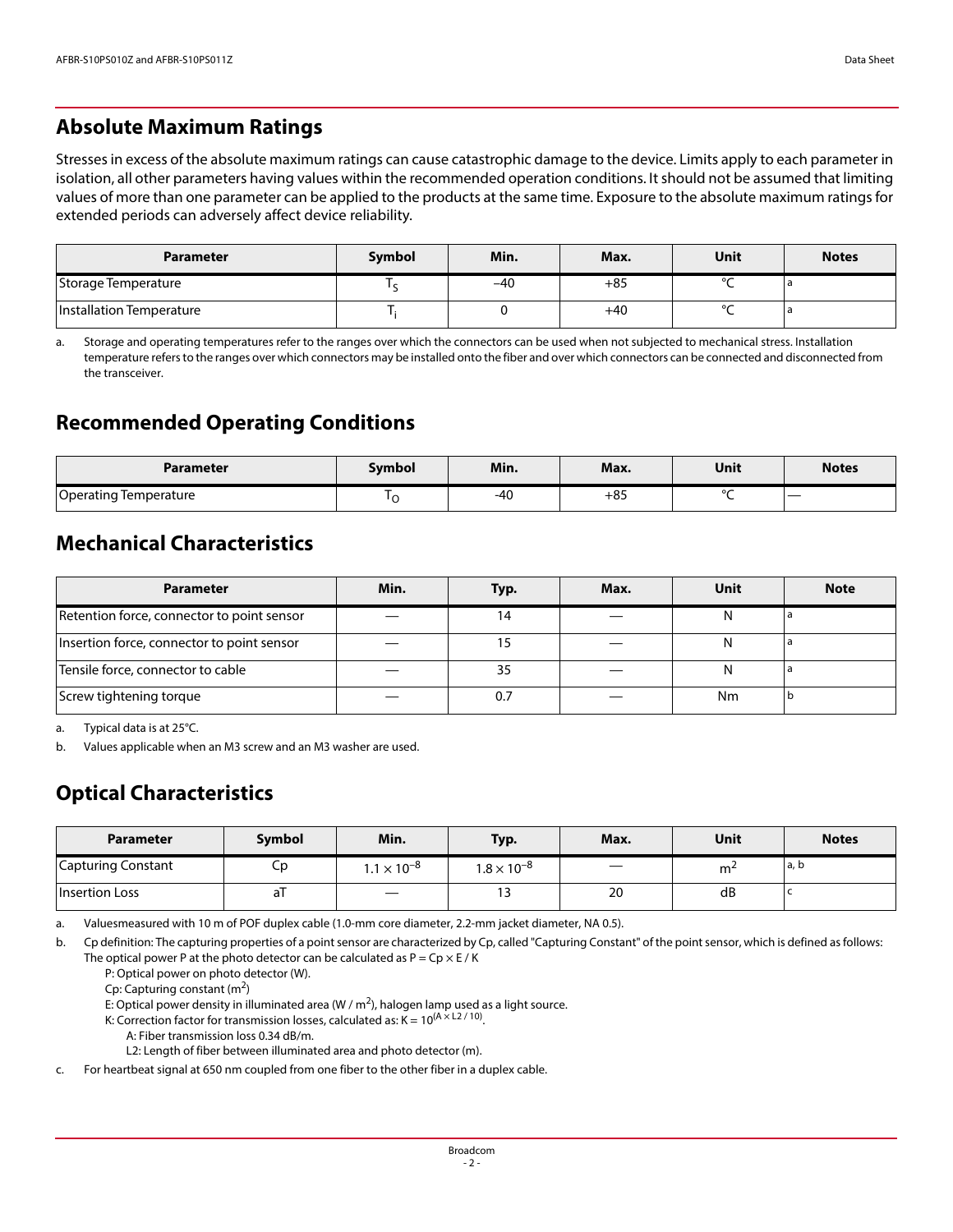#### **Acceptance Cone**

Minimum 180° spherical.

#### **Figure 1 Typical Acceptance Cone**



**NOTE** The values in the vertical axis are in dB.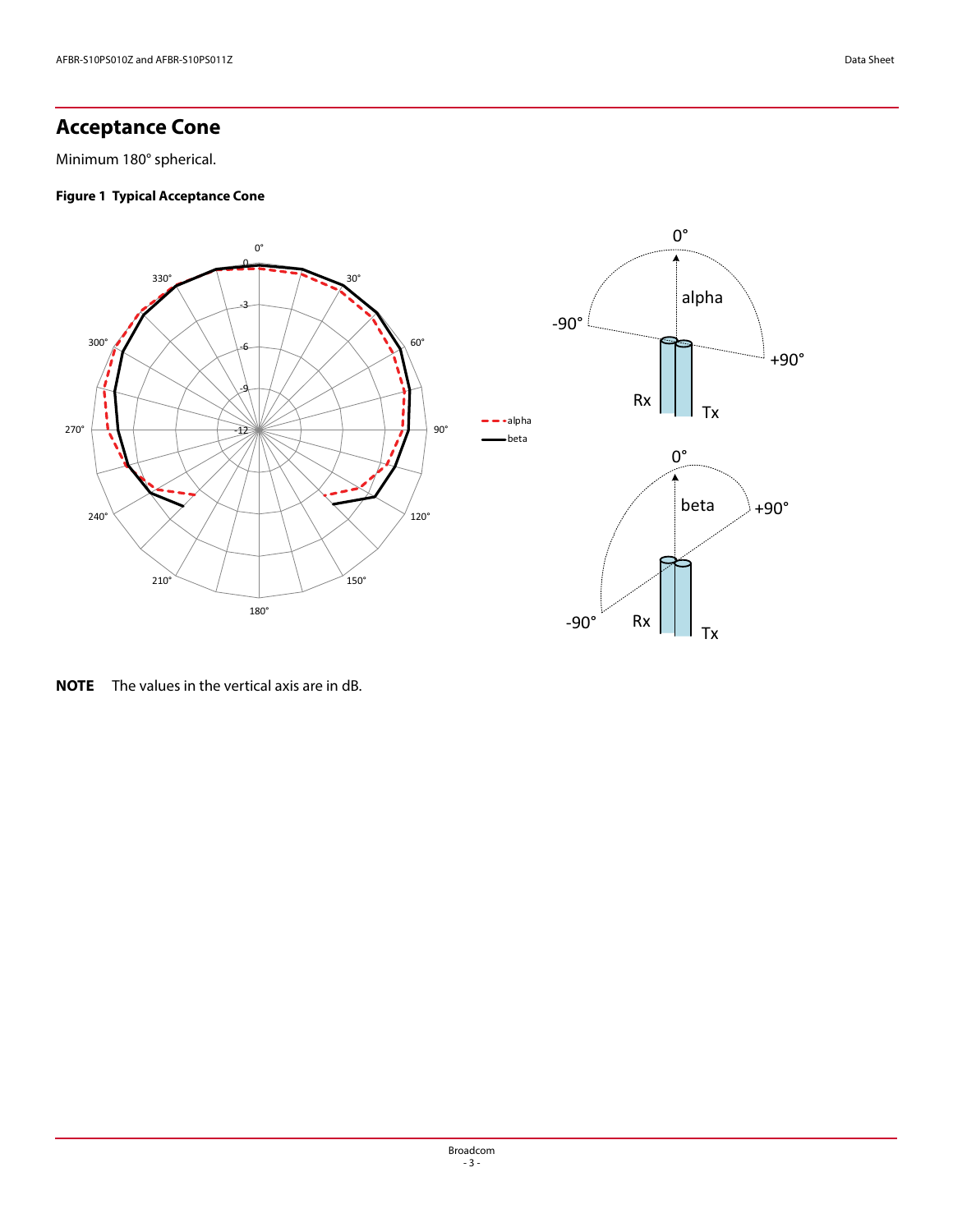## **Mechanical Dimensions**

#### **Figure 2 AFBR-S10PS010Z Figure 3 AFBR-S10PS11Z**













#### **Figure 4 AFBR-S10PS010Z and AFBR-S10PSZ Assembled**



**NOTE** All dimensions in mm.